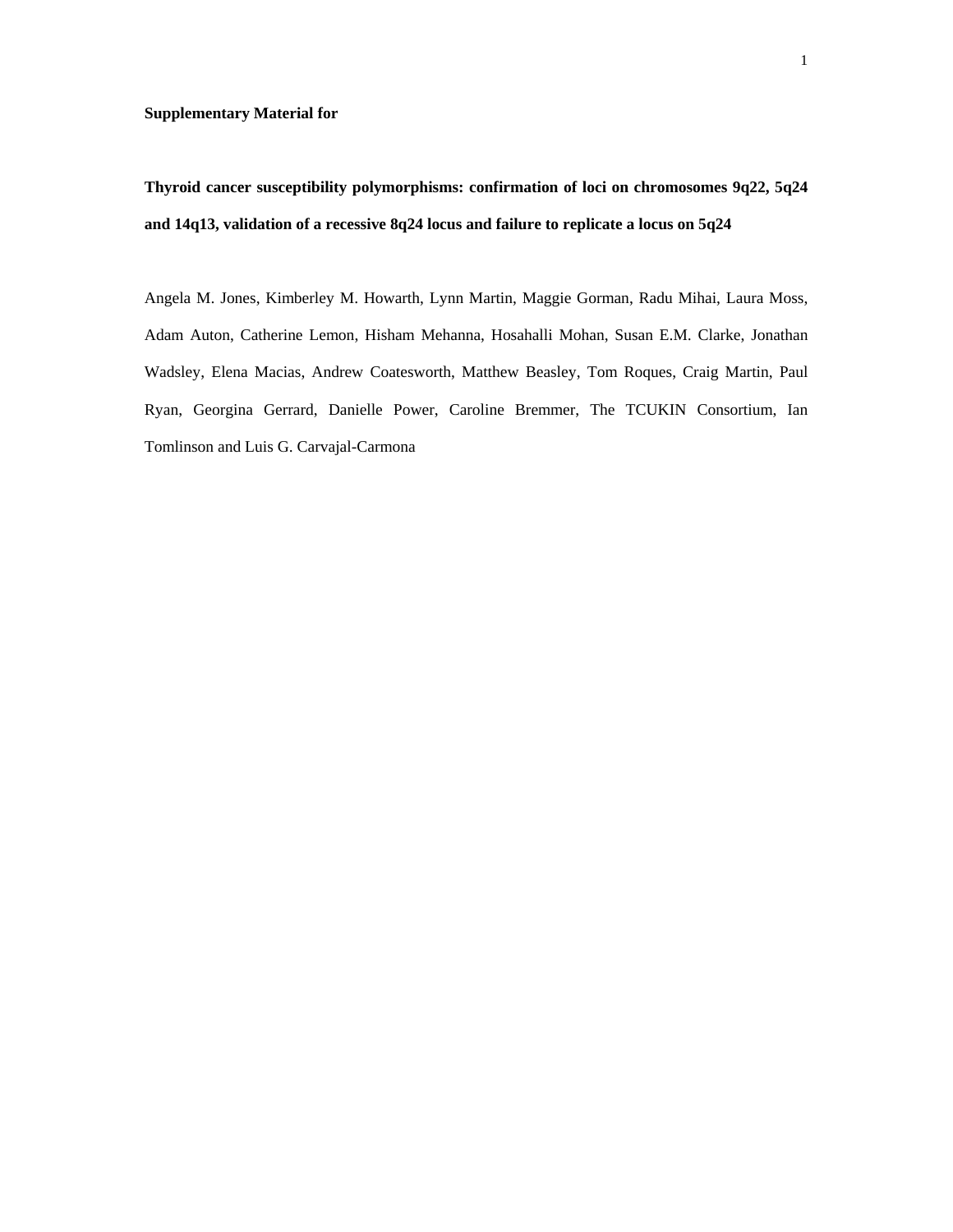| <b>SNP</b> | <b>Probe</b> | <b>Sequence</b>                                       |
|------------|--------------|-------------------------------------------------------|
| rs2910164  | Allele C     | GAAGGTGACCAAGTTCATGCTGGTTGTGTCAGTGTCAGACCTC           |
|            | Allele G     | GAAGGTCGGAGTCAACGGATTGGTTGTGTCAGTGTCAGACCTG           |
|            | Common       | CGATGACAGAGATATCCCAGCTGAA                             |
| rs6983267  | Allele G     | GAAGGTGACCAAGTTCATGCTCATAAAAATTCTTTGTACTTTTCTCAGTGC   |
|            | Allele T     | GAAGGTCGGAGTCAACGGATTCACATAAAAATTCTTTGTACTTTTCTCAGTGA |
|            | Common       | <b>CCAGAGTTAATACCCTCATCGTCCTT</b>                     |
| rs965513   | Allele A     | GAAGGTGACCAAGTTCATGCTGTGGCTGGAATGGAACAGATCAAAA        |
|            | Allele G     | GAAGGTCGGAGTCAACGGATTGGCTGGAATGGAACAGATCAAAG          |
|            | Common       | GTCTTTGTTAGCATTGTGAGAACAGACTA                         |
|            | Allele A     | GAAGGTGACCAAGTTCATGCTCCAGAGTCCAGTCCCGGTCA             |
|            | Allele G     | GAAGGTCGGAGTCAACGGATTCAGAGTCCCGGTCG                   |
|            | Common       | GGTGCTTCTCGAGGCGGGCA                                  |
| rs944289   | Allele C     | GAAGGTGACCAAGTTCATGCTCAATTTAATTTGGTTGAAAGATAGTCATTGC  |
|            | Allele T     | GAAGGTCGGAGTCAACGGATTGCAATTTAATTTGGTTGAAAGATAGTCATTGT |
|            | Common       | GGACATTAGATTATTTTAAATTCCCAGCTA                        |

Supplementary Table 1. Kaspar probe sequences used to genotype the markers examined in this study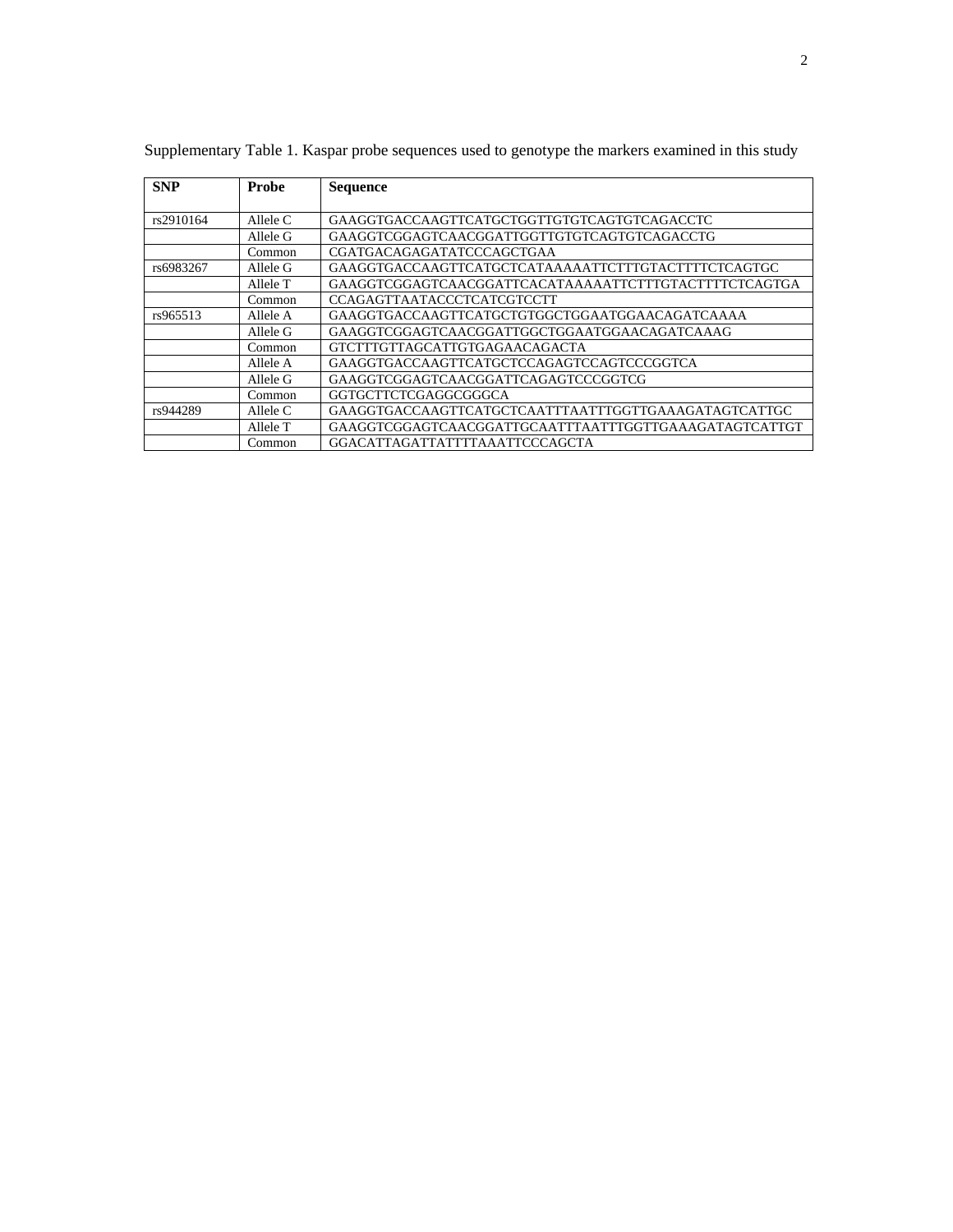Supplementary Table 2. 9q22 SNPs that are in high linkage disequilibrium  $(r^2 > 0.5)$  with both rs1867277 and rs965513. Data from the 1000 Genomes Project Phase 1, Interim release, May 11 2011.

| <b>SNP</b> | Location on chromosome 9 | $r^2$ with rs955513 | $r^2$ with rs1877277 |
|------------|--------------------------|---------------------|----------------------|
| rs6478413  | 100,582,024              | 0.54                | 0.64                 |
| rs10124220 | 100,583,074              | 0.59                | 0.71                 |
| rs1443432  | 100,583,195              | 0.54                | 0.64                 |
| rs7848973  | 100,588,839              | 0.58                | 0.70                 |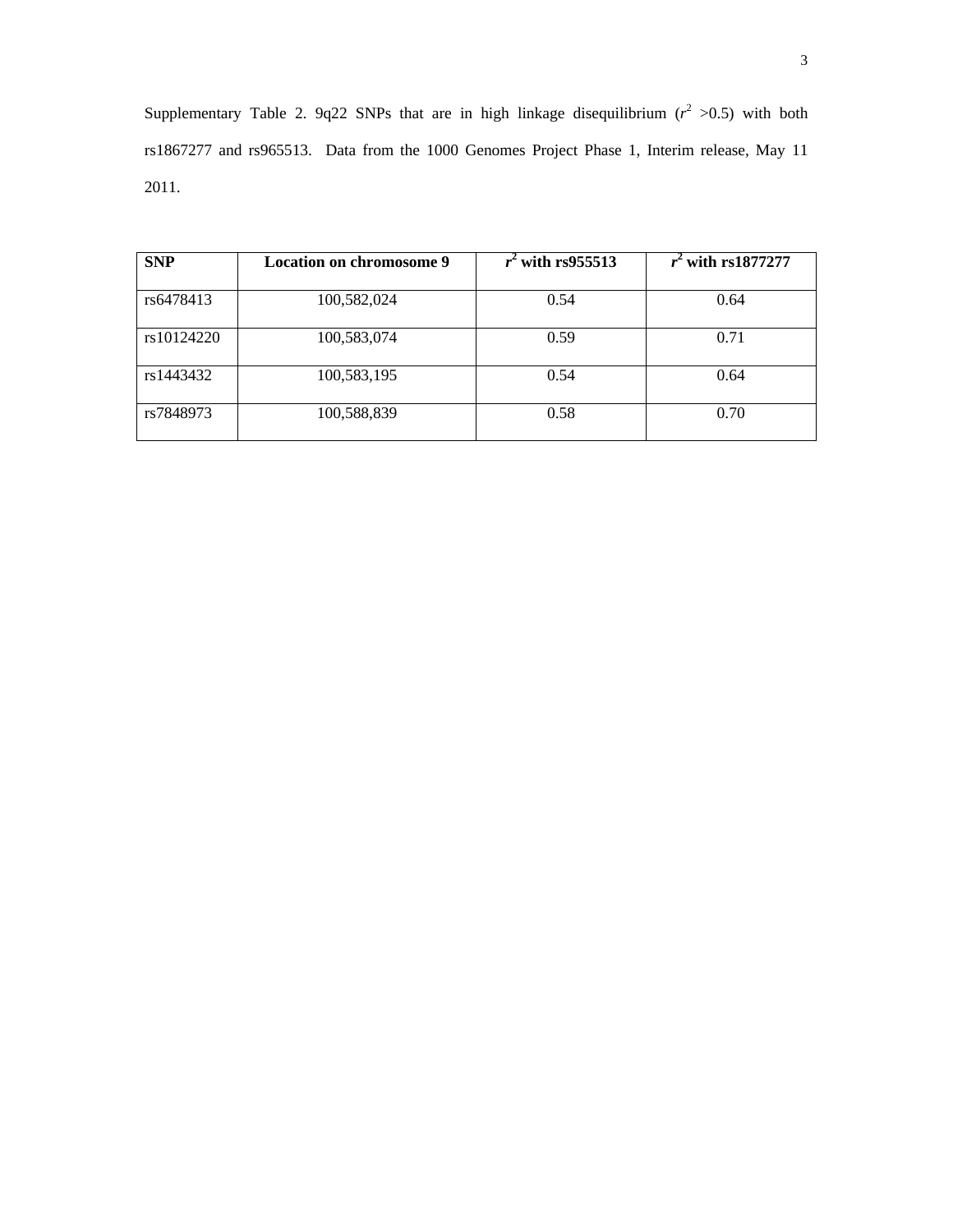| <b>Test</b>  | Counts in    | Counts in     | P         |                 |
|--------------|--------------|---------------|-----------|-----------------|
|              | all TC cases | All controls  | all cases | papillary cases |
|              |              |               |           |                 |
| Genotypic    | 41/277/436   | 339/2179/3540 | 0.913     | 0.938           |
| Trend        | 360/1156     | 2857/9259     | 0.846     | 0.919           |
| Allelic      | 359/1149     | 2857/9259     | 0.846     | 0.919           |
| Dominant     | 318/439      | 2518/3540     | 0.749     | 0.825           |
| Recessive    | 41/713       | 339/5719      | 0.858     | 0.836           |
| Heterozygous | 277/477      | 2179/3879     | 0.708     | 0.784           |

Supplementary Table 3. Association between rs2910164 genotypes and thyroid cancer risk using genotypic, Cochran-Armitage trend, allelic, dominant, recessive and heterozygous disease models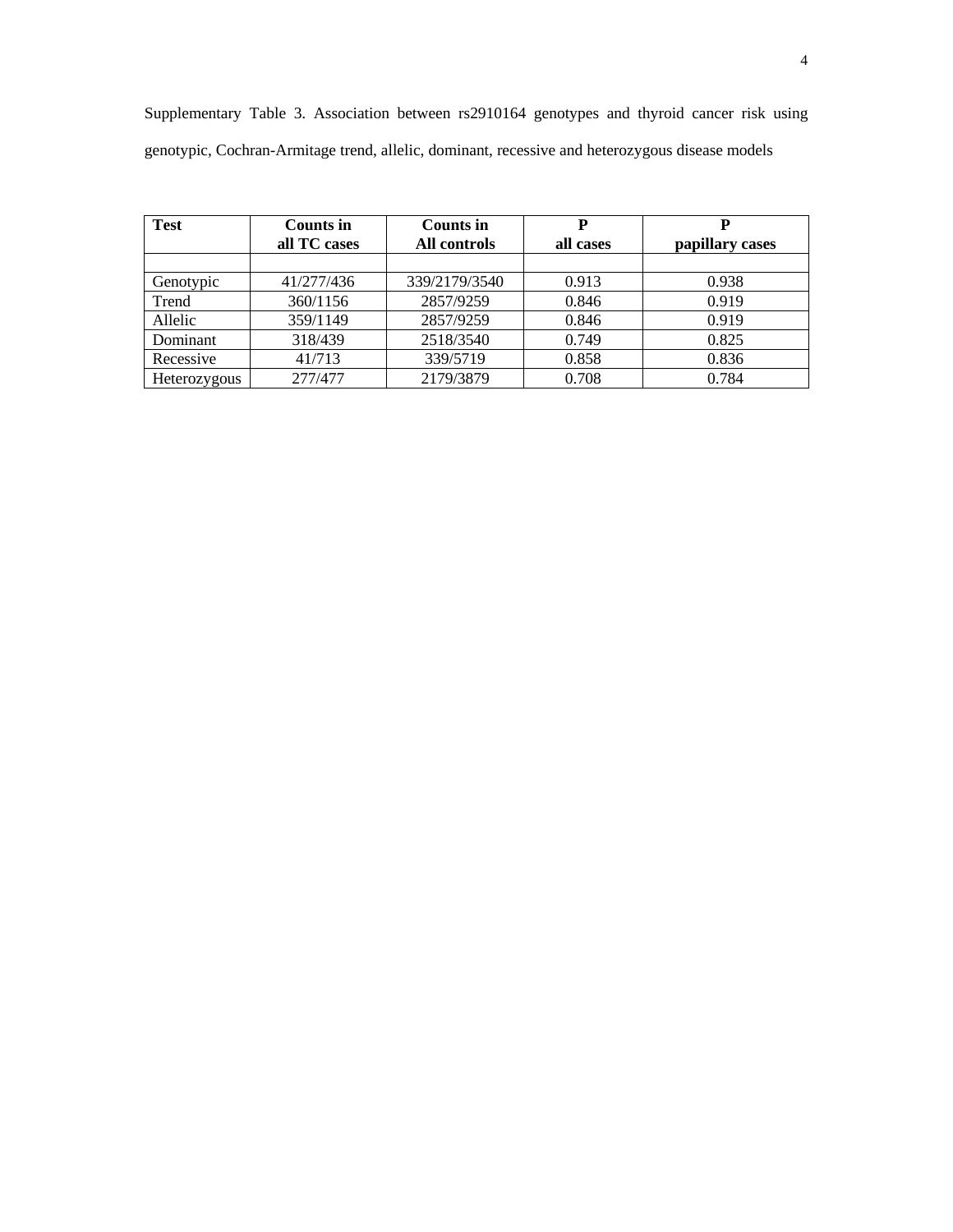Supplementary Table 4. Proportion of thyroid cancer heritability explained by four SNPs at chromosome 8q24, 9q22 and 14q13.

| <b>SNP</b>               | OR per allele $1$ | <b>Attributable</b><br>sibling relative<br>risk |
|--------------------------|-------------------|-------------------------------------------------|
| rs6983267                | 1.140             | 0.007                                           |
| rs965513                 | 1.780 (1.981)     | 0.045                                           |
| rs1867277                | $1.29 - (1.749)$  | 0.043                                           |
| rs944289                 | 1.330             | 0.018                                           |
| Combined                 | 3.760             | 0.111                                           |
| No effect of $rs1867277$ | 3.995             | 0.066                                           |
| No effect of rs965513    | 3.813             | 0.064                                           |

 $\frac{1}{1}$ . For the 9q22 markers we show their ORs obtained from the logistic regression testing when both genotypes are incorporated models and the ORs when they are analyses separately (in parenthesis)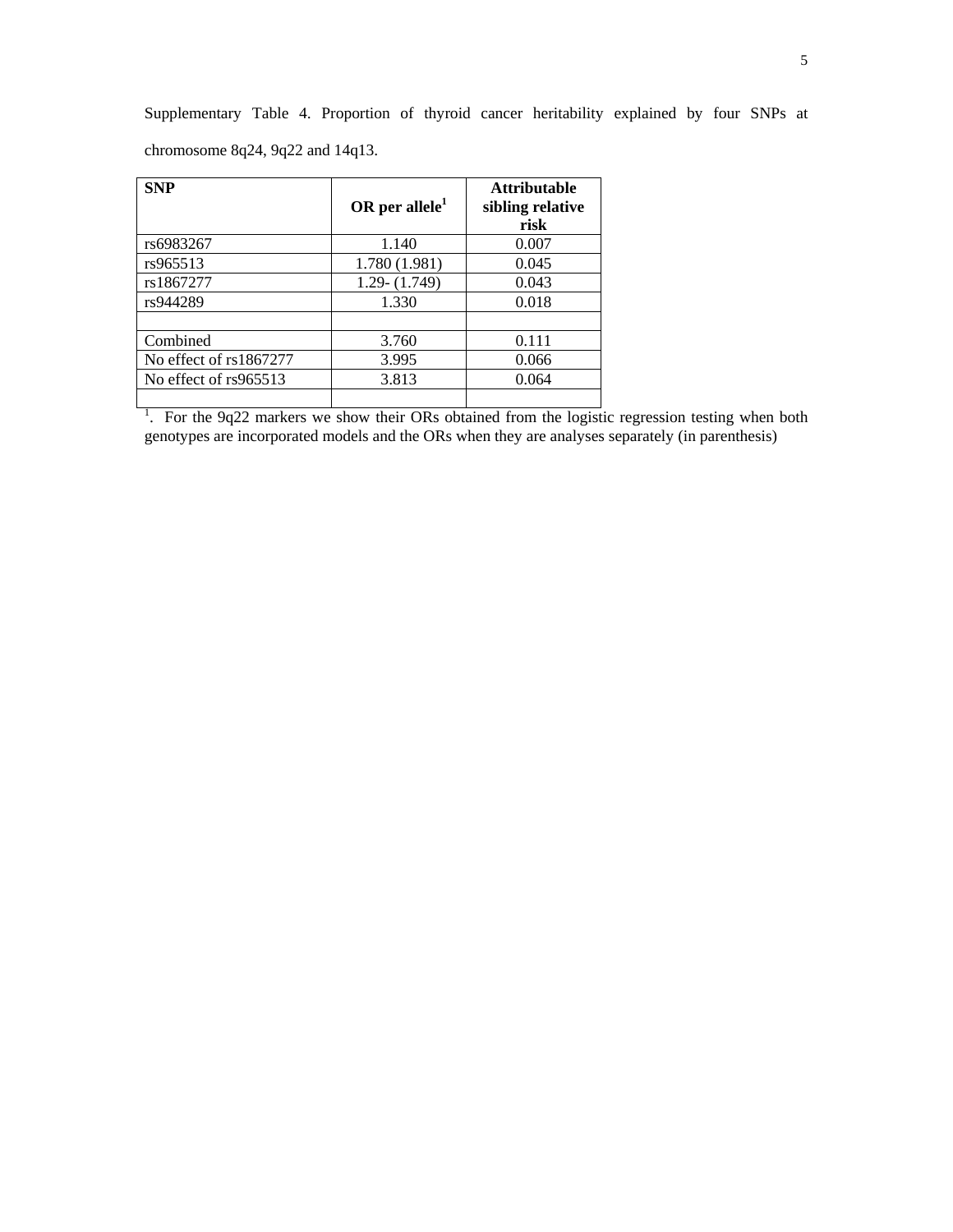| <b>Number of alleles</b> | Cases $(n=755)$ | Controls $(=6076)$ |
|--------------------------|-----------------|--------------------|
|                          |                 |                    |
|                          | $2(0.3\%)$      | 84 (1.4%)          |
|                          | $19(2.5\%)$     | 389(6.4%)          |
| 2                        | $61(8.1\%)$     | 1008(16.6%)        |
| 3                        | 123(16.3%)      | 1439(23.7%)        |
| 4                        | $182(24.1\%)$   | 1371(22.6%)        |
| 5                        | 171(22.6%)      | 969(15.9%)         |
| 6                        | 121 (16%)       | $562(9.2\%)$       |
|                          | 59 (7.8%)       | 213(3.5%)          |
| 8                        | $17(2.3\%)$     | 41(0.7%)           |

Supplementary Table 5. Number of risk alleles at rs6983267, rs965513, rs1867277 and rs944289 in thyroid cases and controls.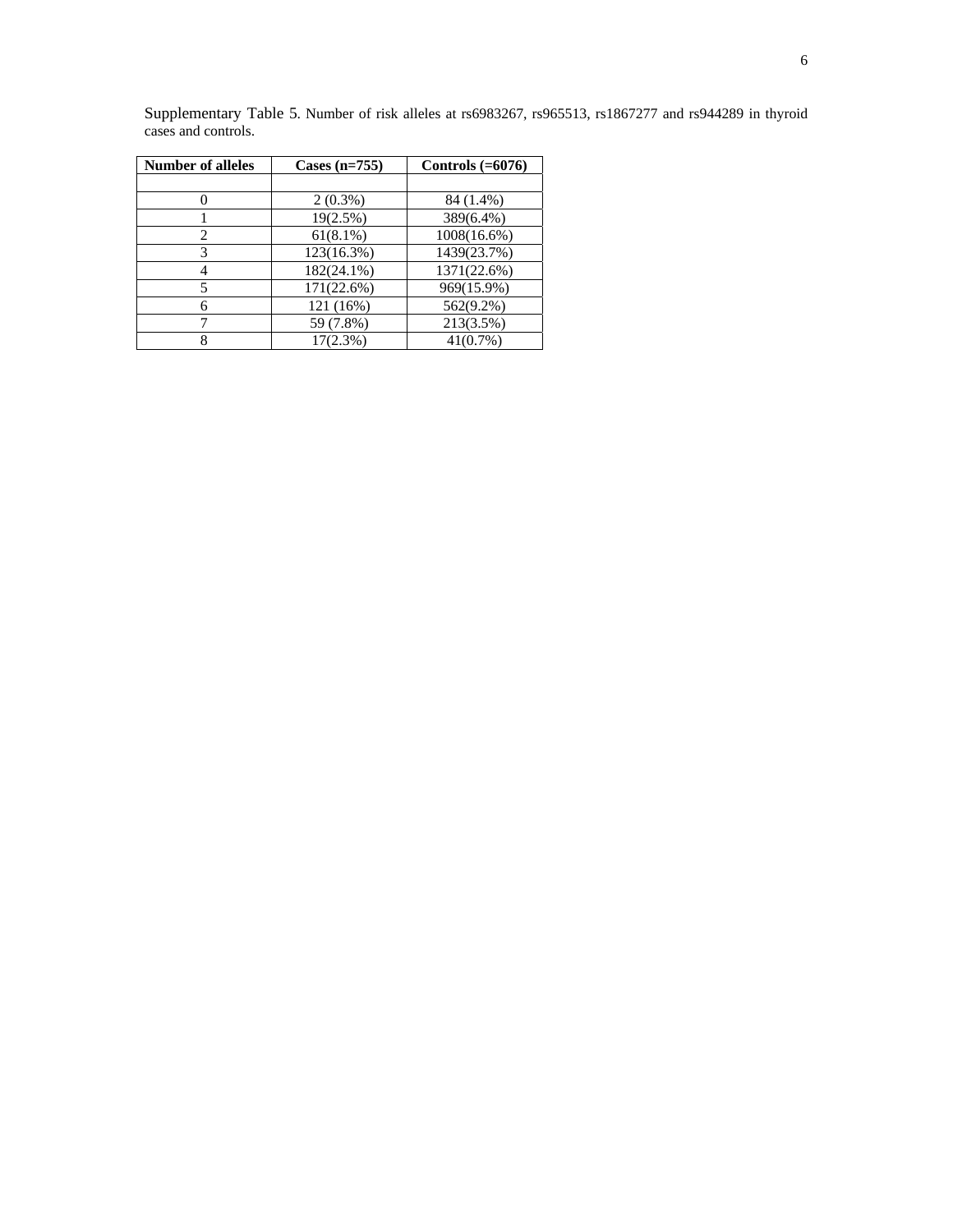Supplementary Figure 1. Linkage disequilibrium plots for rs965513 (A) and rs1867277 (B). The approximate location of the seven 9q22 genes is shown on top of the figure. The vertical dotted lines in the middle of each figure indicate the position of rs965513 and rs1867277, respectively.  $r^2$  values between either rs965513 or rs1867277 and surrounding markers are shown in the y-axis. The x-axis shows the physical positions of markers on chromosome 9q22. Synonymous variants are highlighted in green circles, non-synonymous variants are highlighted in red circles and premature stop generating variants are highlighted with red crosses.

A)